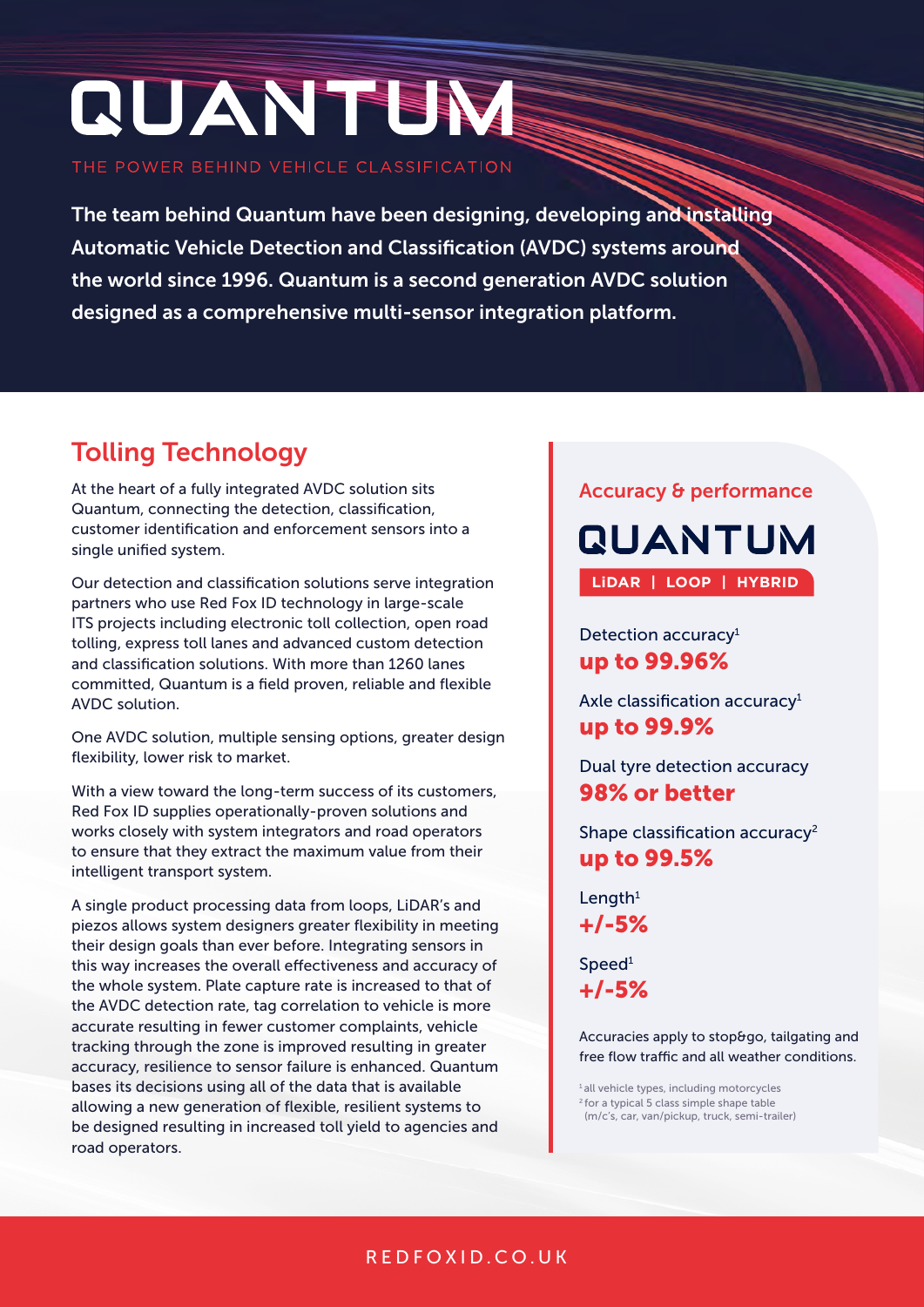## **Detection & Classification Solutions**

Quantum integrates different sensing technologies together allowing system designers to develop efficient solutions for single lanes, express lanes and multi-lane free-flow systems. Quantum scales from simple single lanes with no upper limit to the number of free-flow lanes that can be processed simultaneously.

# **QUANTUM**

The addition of advanced solid state LiDAR designed for safety critical applications to the family of sensors supported by Quantum allows system integrators to prepare profile based fully overhead detection and classification tolling solutions. The chosen units have a long life, industrial class temperature range and are compact in size, thus requiring a minimum of gantry space.

- Single lane, Express Lane, Multi-lane Free-flow
- Self illuminating
- Efficient redundant designs
- Above ground
- Advanced tag correlation
- No rebar or poor quality pavement issues
- Reversible lanes
- Operates in all weather conditions
- Solid state or MEMS only
- Shape based classification
- $\bullet$  Single<sup>1</sup> or dual gantry

<sup>1</sup> subject to design review

# **QUANTUM LOOP**

The staple of numerous toll zones throughout the world, loops provide a reliable and predictable sensor when used as a vehicle detector.

Red Fox has taken the standard main loop arrangement and made it better! Loops are no longer required for axle detection resulting in much improved accuracy, and our patented loop arrangement addresses traditional issues such as stop&go traffic and tailgating.

- Low in-service maintenance
- Mature technology
- Narrow loops for increased tailgate accuracy and m/c, with side-by-side, detection
- Automatic loop gain adjustment
- Advanced tag correlation
- Accurate front and rear trigger messages1
- GUI based real-time detector tuning tool
- Reversible lanes
- Dual and single gantry designs supported
- Operates in all weather conditions

1 Raises camera image capture to >=99.96%

#### REDFOXID.CO.UK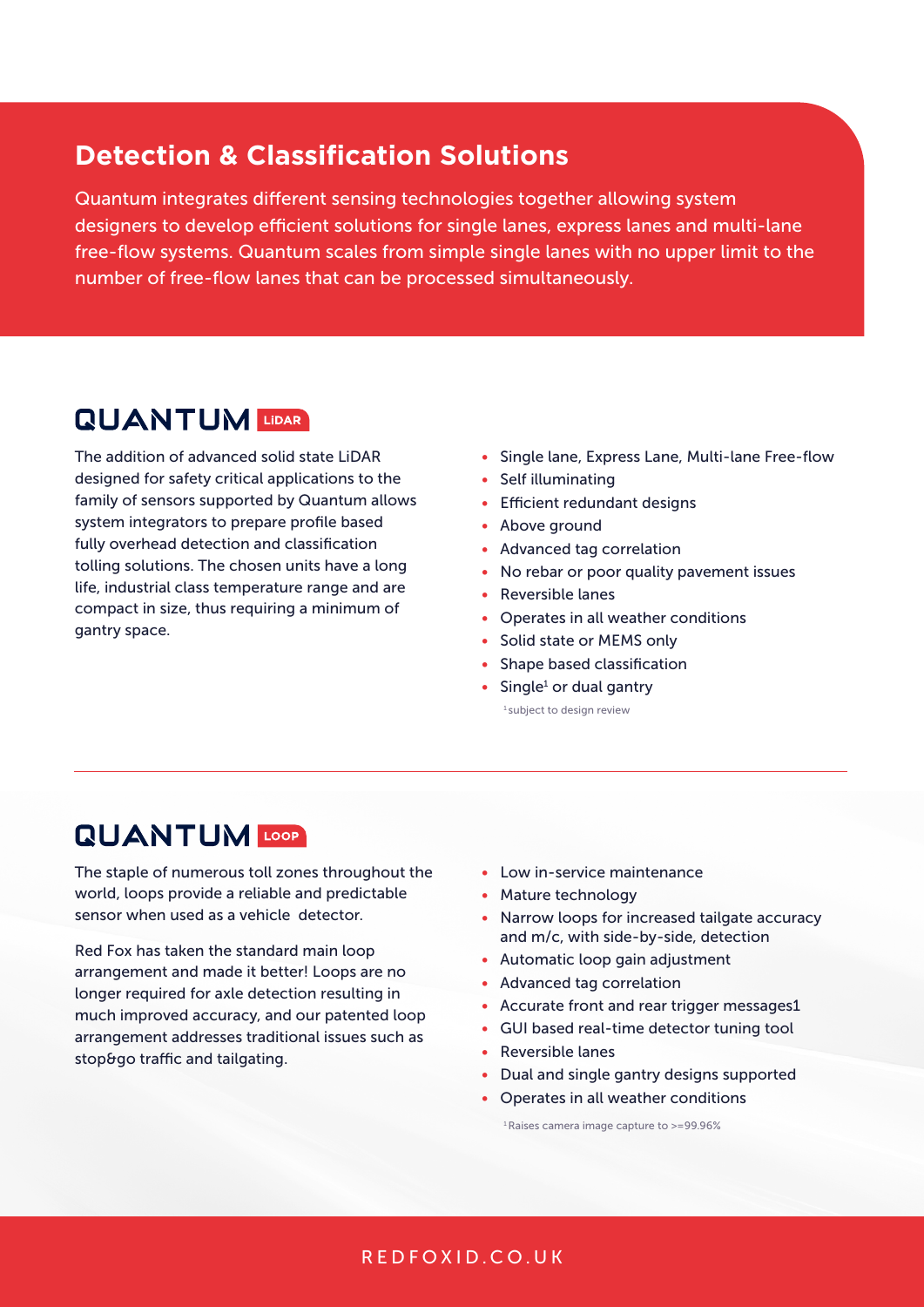# **QUANTUM HYBRID**

Quantum HYBRID combines multiple sensor technologies (loops, piezos, LiDAR) affording system designers greater flexibility in meeting customer specifications. A mixed sensor solution (loops and LiDAR) provides two independent detection and classifications systems for high redundancy systems.

A hybrid overhead system for axle class tables can be constructed using overhead LiDAR for the detection, tracking and classification and a minimal in pavement axle sensor for axle detection. Such a hybrid system is capable of supporting the standard FHWA 13 class table (this includes dual tyre detection).

Quantum HYBRID provides a safe migration path from axle based classification to overhead shape based classification systems with fully quantifiable revenue risk.

- All of the features of Quantum LiDAR and Quantum Loop
- Dual technology redundant designs
- Enhanced accuracy loop designs (improved motorcycle detection)
- Axle classification (single and dual) with minimal in-pavement installation
	- Plain axle, FHWA with dual tyres
- Provides a safe migration path from axle based classification to overhead shape based classification systems with fully quantifiable revenue risk.<sup>2</sup>
- $\bullet$  Single<sup>1</sup> or dual gantry

1 subject to design review 2 Contact Red Fox ID for further details

## Quantum Replay

Quantum Replay is an offline replay simulator, ideal for testing and verifying changes to class tables or configuration files or for using as a data source for lane controller testing.

This powerful tool uses the configuration set and live data captured from a production site and replays the events in real time. Engineers can use Quantum Replay as part of their development process and later as part of their regression test system. Site maintenance engineers can also use the same tool to replay events as part of their fault investigation process.

Quantum Replay is installed on a user's laptop or desktop computer and is licensed on a per project basis. Using virtualisation technology allows the tool to be used on Windows or Linux systems.

#### MOMS Integration

Quantum continuously tracks and records status and fault data which is stored into a local database. Key data is made available via a dedicated Fault and Status network socket. The system supports both a 'store and forward', sometimes known as 'push', or a 'store only' with an API to access the data, sometimes known as a 'pull'. Quantum uses the performance data to make small adjustments to internal parameters based on a real-time analysis of traffic and environmental conditions to ensure optimal system performance. Parameters falling outside of an accepted range will be recorded in the fault and status database.

#### REDFOXID.CO.UK